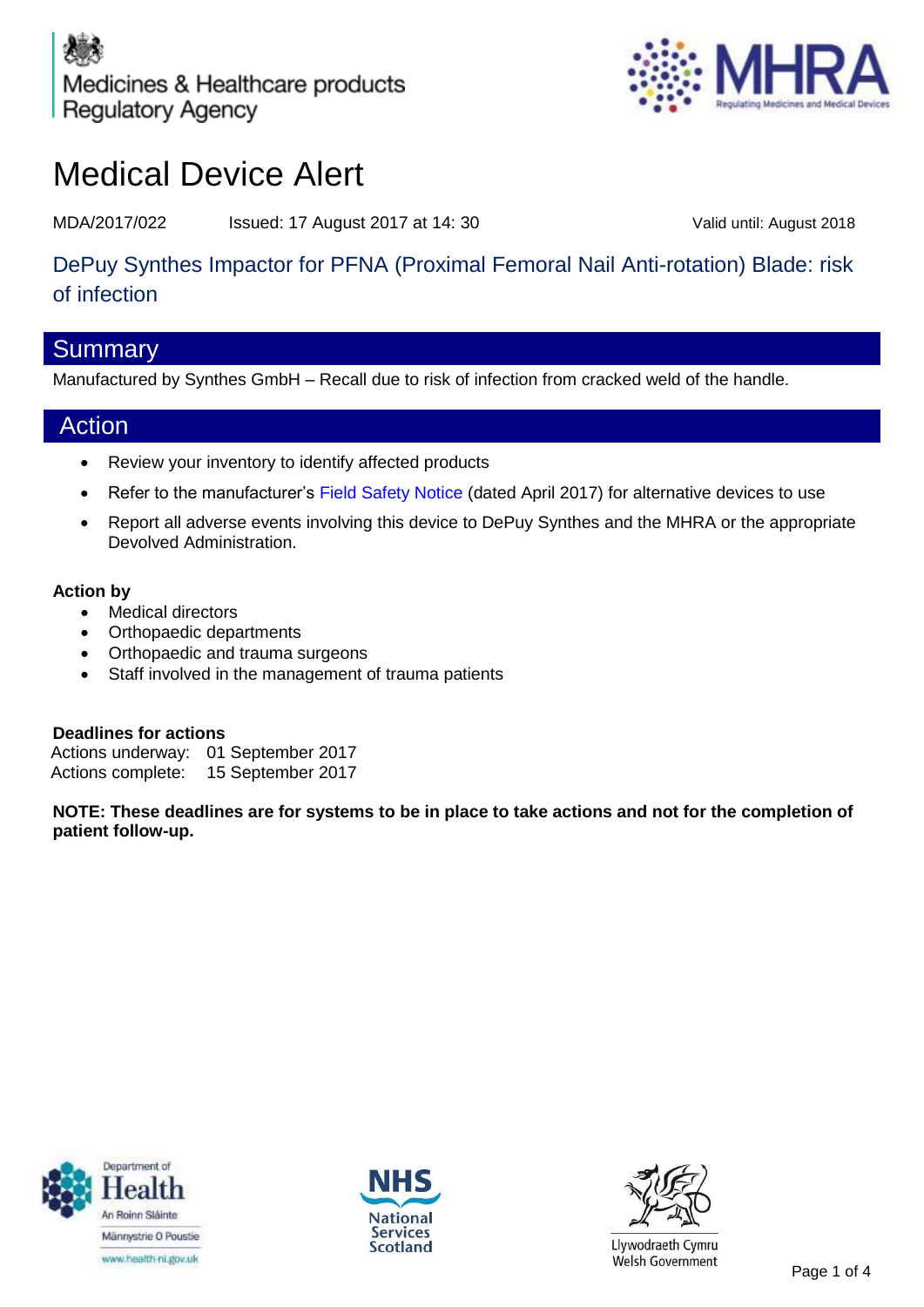### Device details

All lots of the DePuy Synthes Impactor for PFNA Blade (P/N 03.010.410) are affected.



### Problem / background

In December 2016 DePuy Synthes issued a Field Safety Notice (FSN) informing clinicians of the possibility of breakage of the PFNA Blade impactor handle. If the breakage goes unnoticed, any body fluids that get into the handle during use would pose a risk of cross-contamination to other patients.

The manufacturer sent a second Field Safety Notice in April 2017 to hospitals that hadn't replied to the first FSN.

MHRA is issuing this Medical Device Alert to ensure that all hospitals are aware of the problem and that adequate action is taken to mitigate risks to patients.

### Manufacturer contacts

Jody Cadd Field Action Manager Depuy Synthes GmbH Luzernstrasse 21 **Zuchwil** 4528 **Switzerland** Tel. +41 32 720 4933 Email. [RA-ITSUS-JJMUK\\_FA-SS@its.jnj.com](mailto:RA-ITSUS-JJMUK_FA-SS@its.jnj.com)

### **Distribution**

If you are responsible for cascading these alerts in your organisation, these are our suggested distribution lists.

#### **Trusts (NHS boards in Scotland)**

CAS and SABS (NI) liaison officers for onward distribution to all relevant staff including:

- A&E consultants
- A&E departments
- A&E directors
- A&E nurses
- Equipment stores
- Fracture clinics
- General surgeons
- General surgery
- General surgical units, directors of
- Orthopaedic surgeons
- Sterile services departments
- Supplies managers
- Theatre managers
- Theatre nurses
- Theatres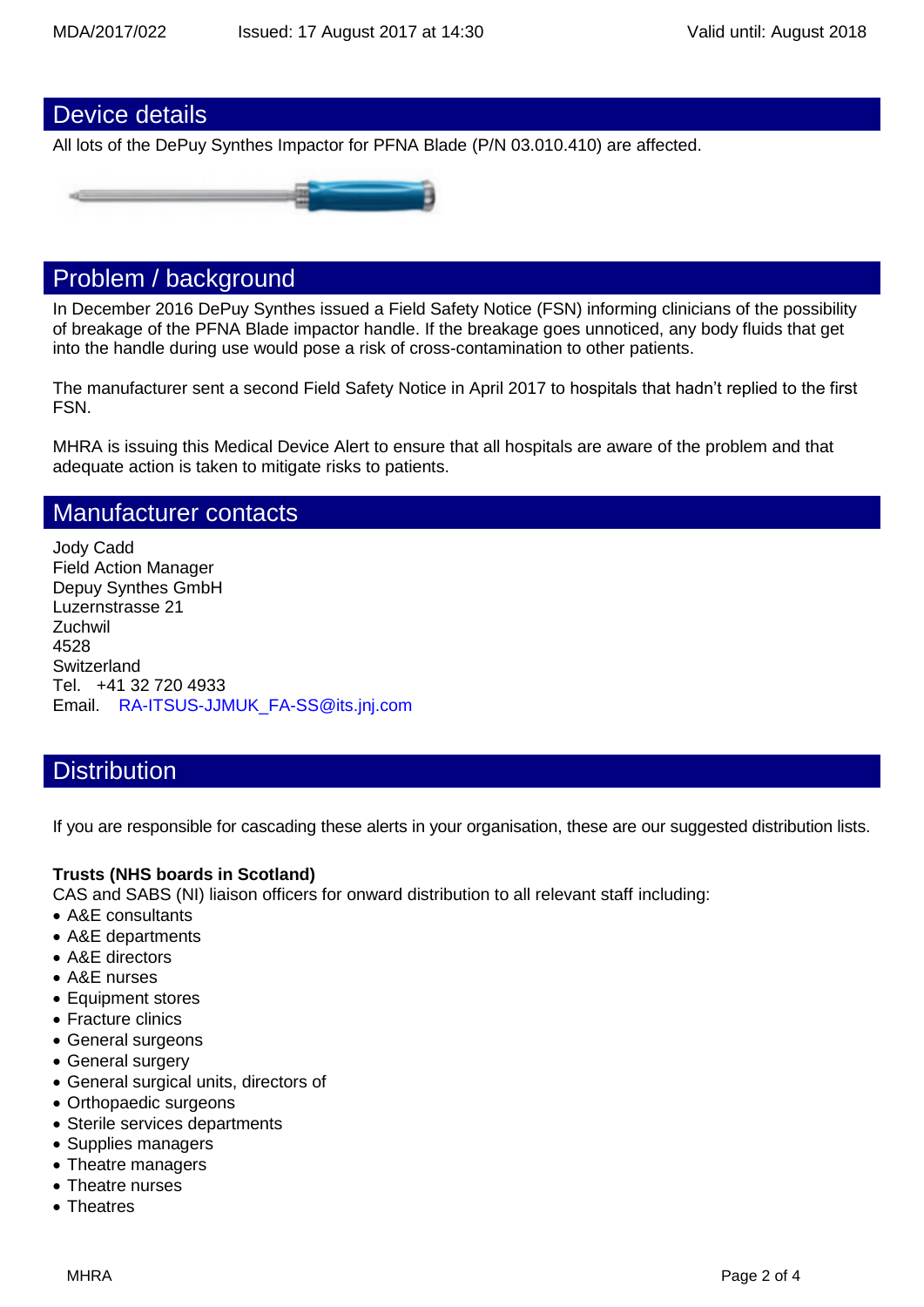### *Independent distribution*

### **Establishments registered with the Care Quality Commission (CQC) (England only)**

• Hospitals in the independent sector

Please note: CQC and OFSTED do not distribute these alerts. Independent healthcare providers and social care providers can sign up to receive MDAs directly from the Department of Health's Central Alerting System (CAS) by sending an email to: [safetyalerts@dh.gsi.gov.uk](mailto:safetyalerts@dh.gsi.gov.uk) and requesting this facility.

### **Enquiries**

#### **England**

Send enquiries about this notice to MHRA, quoting reference number **MDA/2017/022** or **2016/012/012/291/031**

#### **Technical aspects**

Jacques Pouget or Michelle Kelly, MHRA Tel: 020 3080 6143 and 020 3080 7145 Email: [jacques.pouget@mhra.gov.uk](mailto:jacques.pouget@mhra.gov.uk) or [michelle.kelly@mhra.gov.uk](mailto:michelle.kelly@mhra.gov.uk)

#### **Clinical aspects**

Device Clinical Team, MHRA Tel: 020 3080 7274 Email: [DCT@mhra.gov.uk](mailto:DCT@mhra.gov.uk)

### **Reporting adverse incidents in England**

Through Yellow Card<https://yellowcard.mhra.gov.uk/>

#### **Northern Ireland**

Alerts in Northern Ireland are distributed via the [NICAS](http://sabs.dhsspsni.gov.uk/) system.

Enquiries and adverse incident reports in Northern Ireland should be addressed to:

Northern Ireland Adverse Incident Centre

CMO Group, Department of Health, Social Services and Public Safety

Tel: 028 9052 3868

Email: [niaic@health-ni.gov.uk](mailto:niaic@health-ni.gov.uk) <https://www.health-ni.gov.uk/niaic>

### **Reporting adverse incidents in Northern Ireland**

Please report directly to NIAIC using the [forms on our website.](https://www.health-ni.gov.uk/articles/reporting-adverse-incident)